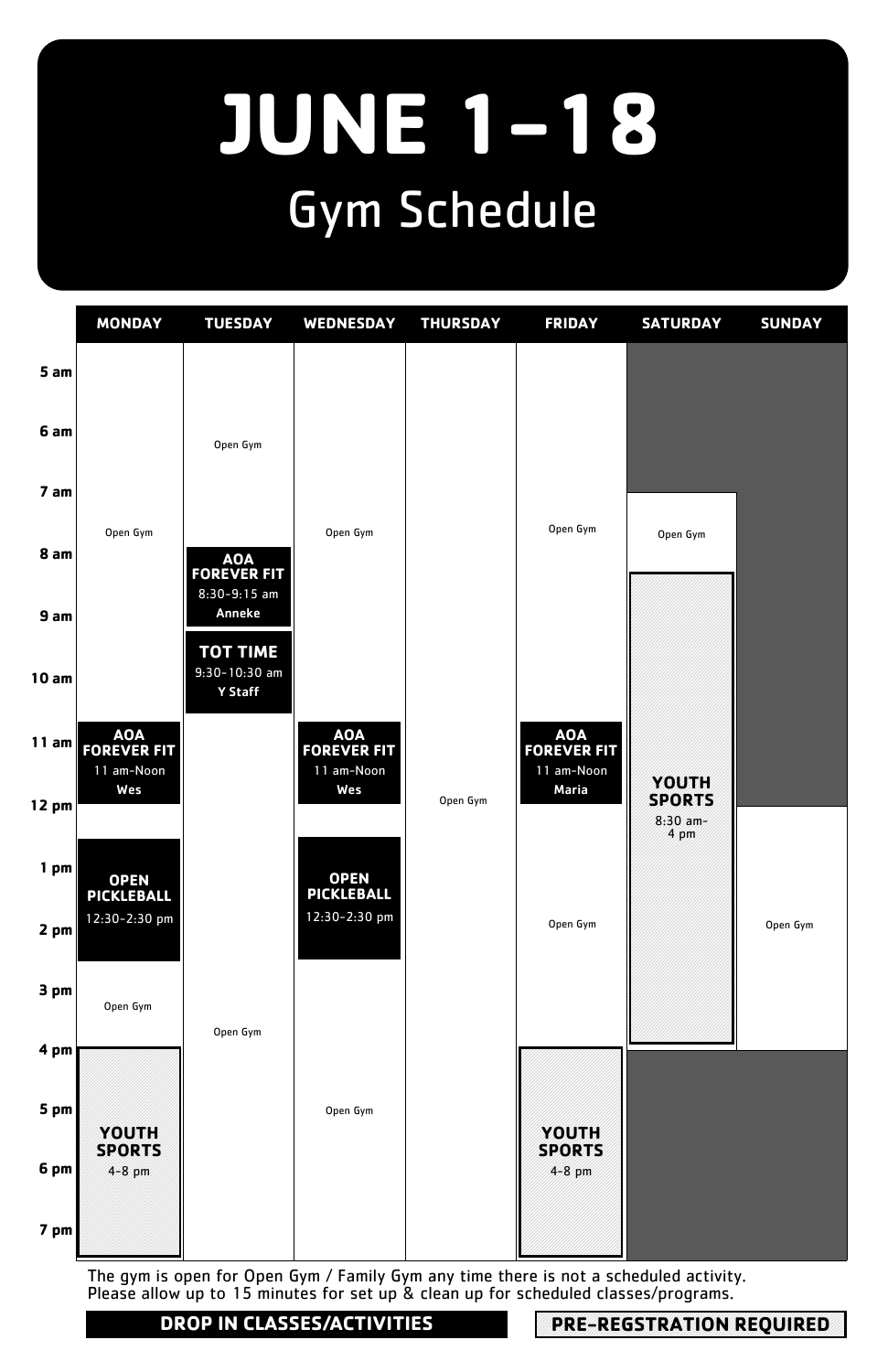# **JUNE 19-26** Gym Schedule

|                   | <b>MONDAY</b>              | <b>TUESDAY</b>                                       | WEDNESDAY          | <b>THURSDAY</b> | <b>FRIDAY</b>              | <b>SATURDAY</b> | <b>SUNDAY</b> |
|-------------------|----------------------------|------------------------------------------------------|--------------------|-----------------|----------------------------|-----------------|---------------|
| 5 am              |                            |                                                      |                    |                 |                            |                 |               |
| 6 am              |                            | Open Gym                                             |                    |                 |                            |                 |               |
| 7 am              |                            |                                                      |                    |                 |                            |                 |               |
| 8 am              | Open Gym                   | AOA<br>FOREVER FIT<br>$8:30-9:15$ am                 | Open Gym           |                 | Open Gym                   |                 |               |
| 9am               |                            | <b>Anneke</b>                                        |                    |                 |                            |                 |               |
| 10am              |                            | <b>TOT TIME</b><br>$9:30-10:30$ am<br><b>Y Staff</b> |                    |                 |                            |                 |               |
| 11 am $\parallel$ | AOA<br>FOREVER FIT         |                                                      | AOA<br>FOREVER FIT |                 | AOA<br>FOREVER FIT         |                 |               |
| 12 pm $\vert$     | 11 am-Noon<br>Wes          |                                                      | 11 am-Noon<br>Wes  | Open Gym        | 11 am-Noon<br><b>Maria</b> | Open Gym        |               |
| $1$ pm            | <b>OPEN<br/>PICKLEBALL</b> |                                                      | OPEN<br>PICKLEBALL |                 |                            |                 |               |
| $2$ pm            | 12:30-2:30 pm              |                                                      | 12:30-2:30 pm      |                 |                            |                 | Open Gym      |
| 3 pm              |                            |                                                      |                    |                 |                            |                 |               |
| 4 pm              |                            | Open Gym                                             |                    |                 | Open Gym                   |                 |               |
| 5 pm              | Open Gym                   |                                                      | Open Gym           |                 |                            |                 |               |
| 6 pm              |                            |                                                      |                    |                 |                            |                 |               |
| 7 pm              |                            |                                                      |                    |                 |                            |                 |               |

The gym is open for Open Gym / Family Gym any time there is not a scheduled activity. Please allow up to 15 minutes for set up & clean up for scheduled classes/programs.

**DROP IN CLASSES/ACTIVITIES PRE-REGSTRATION REQUIRED**